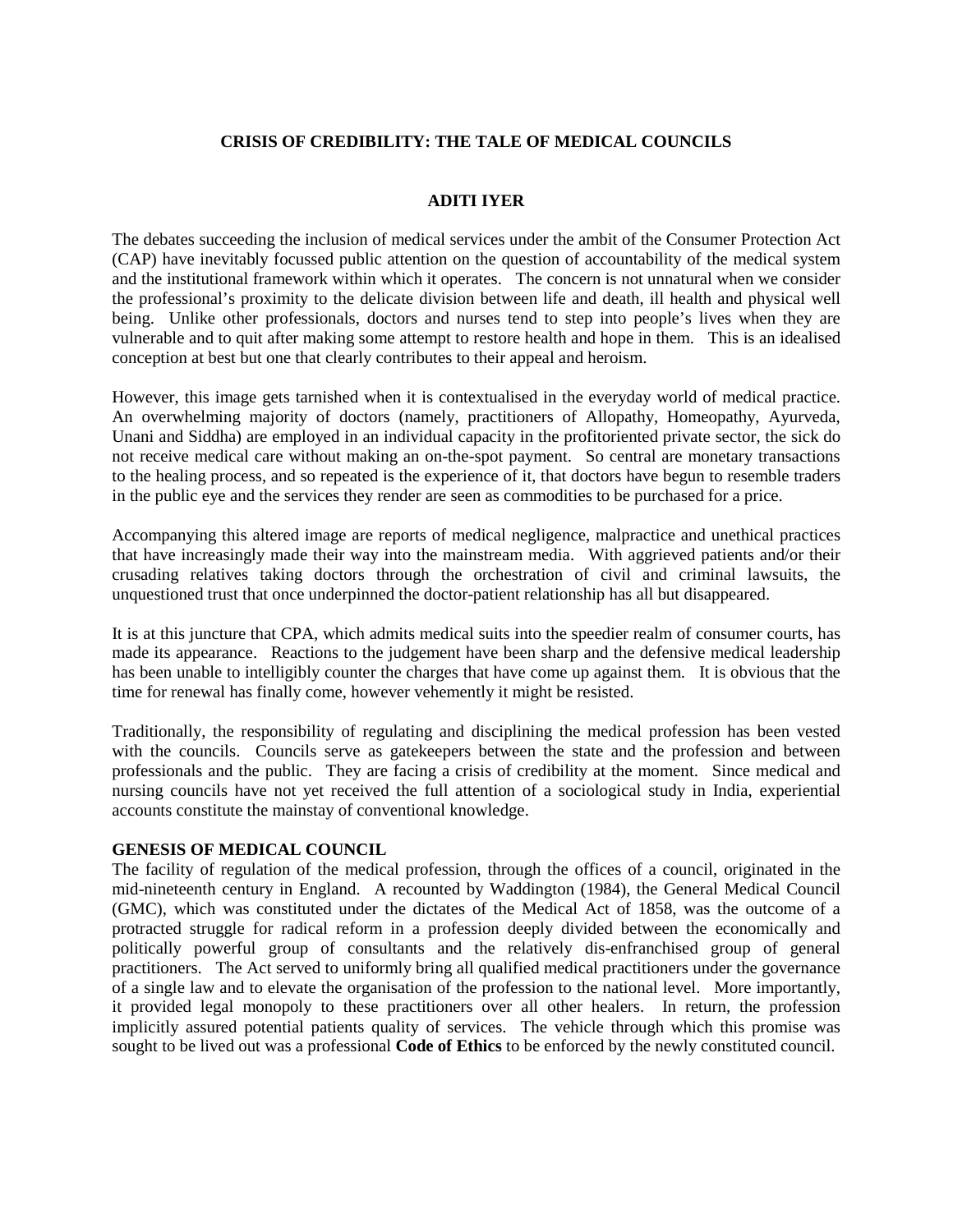#### **INDIAN MEDICAL COUNCIL**

The medical profession in India followed the example set in England, like many practices in medicine and nursing. The early registration acts were legislated in Bombay, Bengal and Madras between 1912 and 1918. However, these were applicable only to practitioners of 'western' medicine (viz. Allopathy). The threat of non-recognition of Indian medical degrees by the GMC led to the creating of the Indian Medical Council in 1933. For Such a council to be looked upon favourably by the British, it soon became obvious that its membership would have to be largely nominated and official. It was also evident that close association with indigenous practitioners would be incompatible with international recognition. Therefore, acts designed to cover practitioners of Ayurveda, Unani and Homeopathy were legislated separately some 20 years after the first provincial acts. The decision to have separate councils and nominees at the helm of affairs are historical precedents that have had a crucial bearing on the framework within which regulation of the medical profession takes place.

### **SEPARATE COUNCILS**

Each system of medicine is governed by a separate council at the central and state levels. In Maharashtra, for instance, allopathic practitioners are governed by the Maharashtra Medical Council (MMC), homeopathic practitioners are affiliated to the Maharashtra Council of Homeopathy (MCH), practitioners of the Indian Systems (namely, Ashtang Ayurveda, Siddha, Unani and Tibb) fall under the purview of the Maharashtra Council of Indian Medicine (MCIM) and dentists are grouped under the Maharashtra State Dental Council (MSDC). The Maharashtra Nursing Council (MNC) and Maharashtra State Pharmacy Council (MSPC) are the bodies that regulate the para-medical professions.

Similarly, all councils continue, to this day, to have a substantial proportion of nominated members, many occupying positions of power in the state bureaucracy.

#### **INTERACTIONS WITH THE COUNCIL**

It becomes apparent, even with the most cursory interaction, that councils are inaccessible bodies. The real gatekeepers between the lay public and the councils are the Registrars. However, the task of meeting them and acquainting them with the ongoing research work was not easy. The reason for this is simple enough. Registrars are not easily found. This was particularly true of the MSDC where the Registrar remained elusive during our six visits over three weeks. Even if they are found, researchers are confronted with wariness, distrust and even active non-cooperation. This was also the case with the MMC and MNC. Therefore, inaccessible personnel and inaccessible information make councils remote and difficult to study.

Although councils are separate entities, they are not impervious to inter-professional dominance. We discovered this in the case of the MNC since its President is actually the Vice-President of the MNC also.

# **LEGAL STATUS OF COUNCILS**

Councils are legally constituted bodies. Legislation defines the scope and limits of their functioning. Since health appears on the concurrent list of the Indian Constitution, the acts enacted by the central government complement-and coexist with-those legislated by the state. Legislation empowers councils to control the entry and exit of practitioners. This automatically brings into the picture, three major spheres of authority; medical education, registration and medical practice.

#### **MEDICAL EDUCATION**

For medical education to be considered legitimate, universities (or medical institutions) and the courses offered by them need to be approved by the councils. All the acts, especially those governing the central councils, carry a list of approved qualifications and the universities in three schedules. These schedules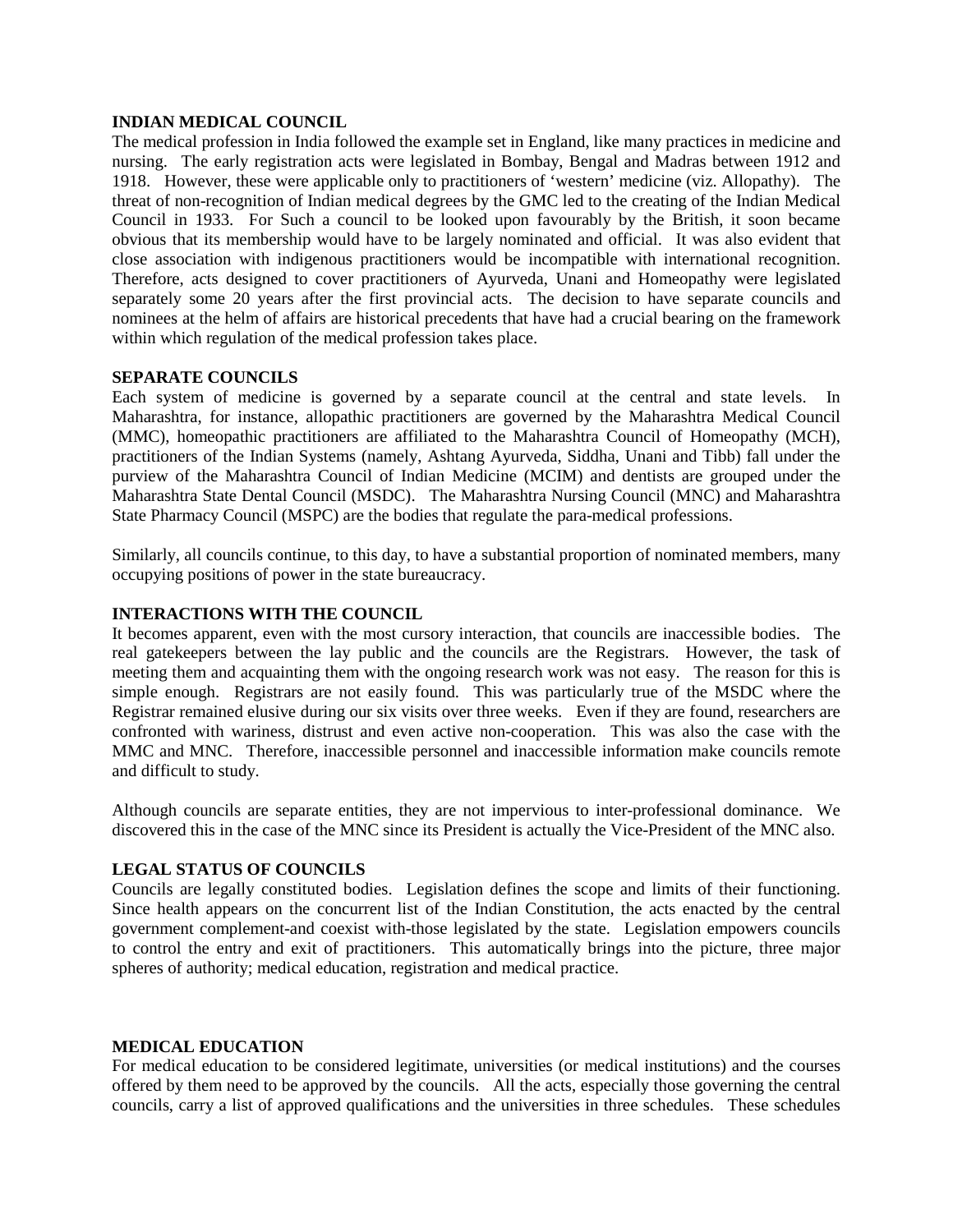are not rigid but are open to new additions and removals. How this can be done has been mentioned in the acts and it appears as if the central and state level councils have dual responsibility vis-avis universities and colleges.

Interestingly, councils have only recommendatory powers in the matter of medical education; the ultimate decision on recognition rests with the state and central governments. This is particularly so in the matter of post graduate education where the council's role is restricted to that on an adviser.

This is a limited role, to say the least, but one that is compounded in the case of the MCIM, which is a council only in name. It is 13 years since a radical restructuring was in sight, despite periodic representations by the Registrar to the state government.

In the recent past, the number of non-aided Ayurvedic and Unani colleges in the state have been increasing at an alarming rate for reasons that are not hard to see. According to the Registrar, private colleges with less that optimum facility get recognition through their political connections. Thus, the absence of a medical council has allowed the political-private college nexus to thrive, which has, in turn, produced doctors with indifferent training.

# **REGISTRATION PROCESS**

After successfully completing a recognised degree in a recognised institution, new entrants into the profession are registered with councils. Councils comply with legally ordained registration systems, which show no uniformity. The MSDC, for example, levies an initial fee of Rs. 100 and follows it up with an annual renewal fee of Rs. 15 while the MCIM accepts a one-time payment of Rs. 500 and follows it up with mailed questionnaires once every five years. These differences have no apparent rational basis and revisions in the law do not come easily. The rupee value has been diminishing consistently and resultant loss of what could be a useful source of revenue has created permanent dependence on the state for monetary support. The cash strapped MSDC, is a case in point, which barely manages to pay its two employees and run its very modest establishment.

An activity that routinely engages almost all-clerical employees of the councils is the updating of the register. The maintenance of a credible register is problematic; although renewals are automatic upon payment of the renewal fee, deletion of members who may have expired or migrated does not routinely take place. Practitioners tend to be lax about re-registering themselves in the state to which they have migrated. As a result, registers are not always reflective of the geographical location of practitioners, which becomes crucial during elections.

Elections to councils take place by postal ballot with the register serving as the electoral list and the Registrar serving as the Returning Officer. The non-deletion of deceased or departed members from the register creates room for bogus voting.

The Council are expected to publish their registers every year. This does not happen in practice. The reason revolves around the inadequacy of funds. The only councils that have attempted to publish their register (with all the inherent inconsistencies) have been the MCH and MMC, largely due to their somewhat recent elections.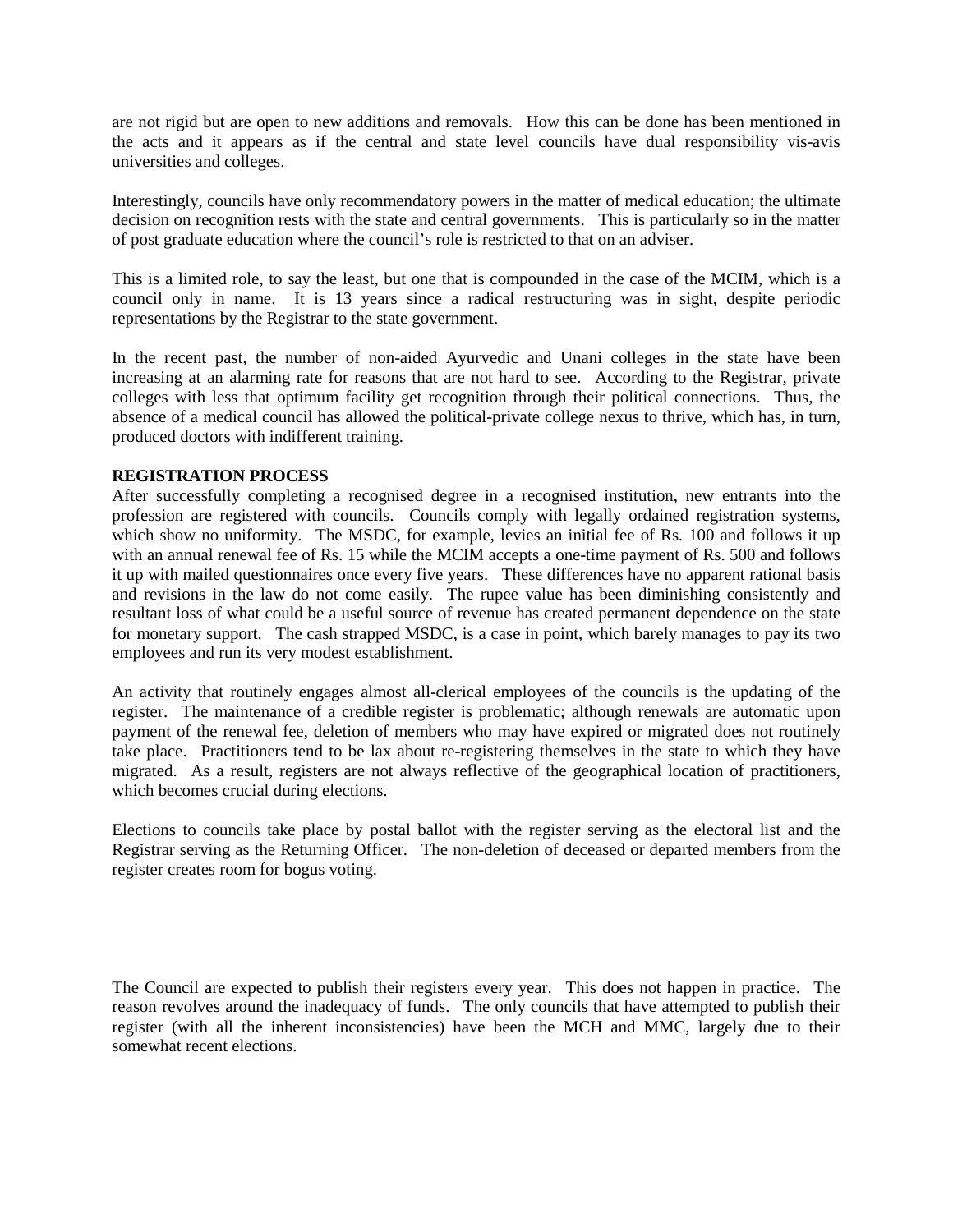### **RIGHT TO PRACTICE**

The right to practice medicine, to hold office in institutions run by the government or local bodies, to sign or authenticate medical or fitness certificates and to give evidence at inquests or courts of law comes automatically to all duly qualified and registered professionals. To safeguard these rights, the central acts make provisions for punitive action against unqualified persons usurping them. However, this conviction has to be by a criminal court.

This is ironic since it runs contrary to their monopolistic intent.

# **A SILENT CODE**

All acts enjoin upon the councils to prescribe standards of professional conduct and etiquette through the design of a code of ethics. This serves two purposes; it provides practitioners with professional guidelines and secondly, it sets the standards against which the nature and content of professional misconduct can be ascertained. However, the code of ethics remains, by and large, an unimplemented document. What is interesting is that even this document needs to be ratified by the Governor.

# **DISCIPLINARY ACTIONS**

All councils at the state level are empowered to discipline the erring practitioners on their rolls and their inquiries enjoy the status of civil courts. This is the most dynamic aspect of their regulatory role. They cannot only enforce court attendance and examination under oath but can also compel the production and submission of documents, and issue summons for examination of witnesses. Disciplinary actin may take place either through suo moto action instituted by the councils or in response to complaints from aggrieved patients. These have to be written and duly signed.

According to the acts and their rules, inquiries are unnecessary if the practitioner has been convicted by a criminal court or under the Army Act of 1950. In cases like these, the President is required to place before the council a copy of the judgement whereupon the council decides the punishment to be meted out.

In case of inquiry is felt to be essential, the council is required to serve a notice on the charged practitioner with details of the charges and copies of all relevant documents. The practitioner is asked to furnish a written statement. All inquiries are held in camera where the onus of proof rests with the complainant.

It is here that council's task can be daunting. People who have approached councils for redress find themselves pitched against powerful lobbies, antagonistic court procedures, delayed judgements or summary dismissals. In a recent case filed in the MMC, the complainant maintained that the hearing of the case was conducted without reference to the medical records of the case. Not only that, he found that his statements had been altered to favour the accused doctors. Similar sentiments have been expressed by other also in the media.

Even the more obliging councils do not ordinarily divulge specific information about the charges made in each of the complaints coming to them and the suo moto action they have taken.

How many cases to councils handle in a year? How many have they had to deal with during the last five years? The Registrar of the MSDC, who has only recently been appointed, did not know the answer to this. However, discussions with the peon and clerk who have been there for a longer time revealed that an average of one case per year would have come up since 1990. The MCIM received two cases during the last five years. The MCH reported average five to six complaints per year.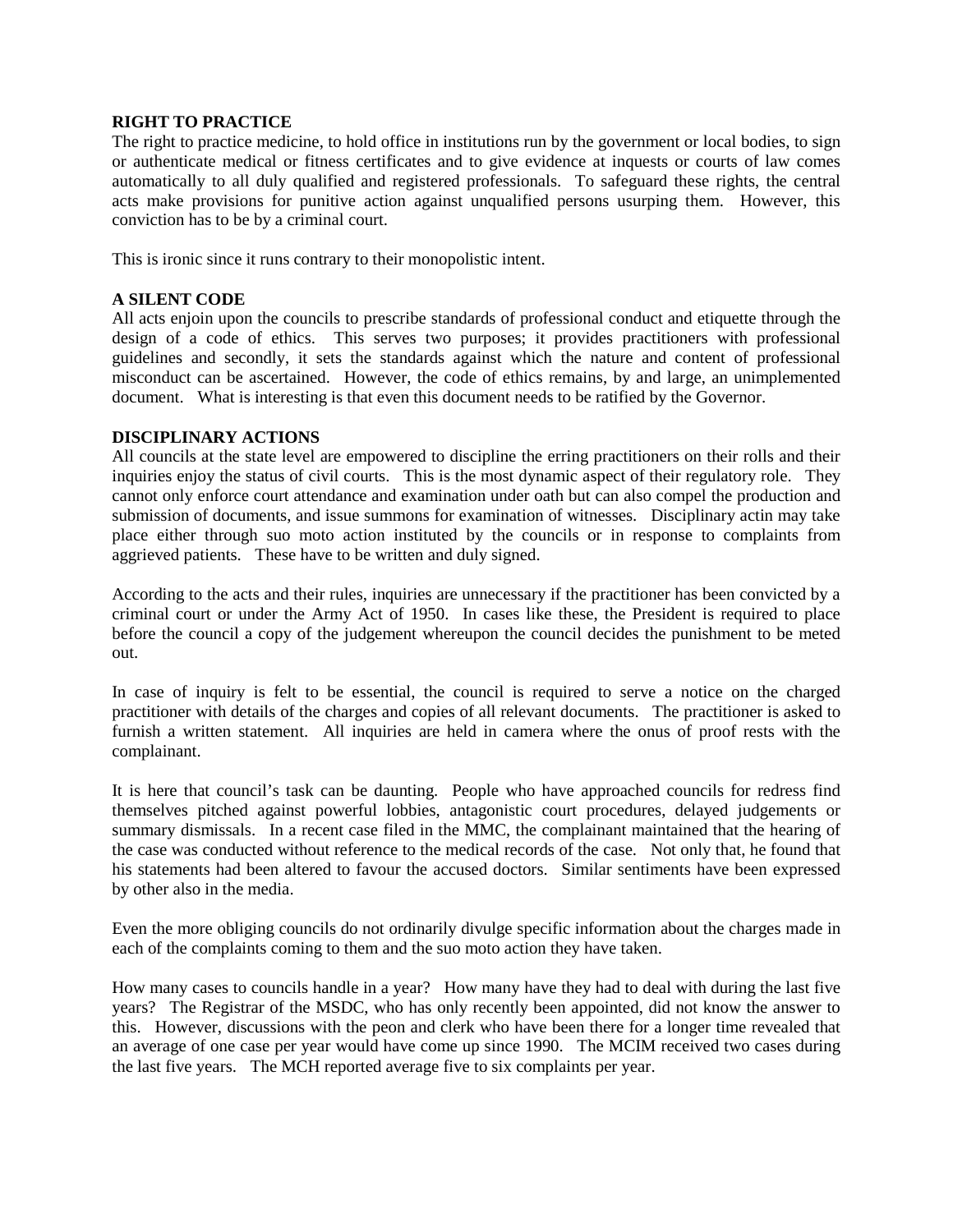On the whole, councils as disciplining bodies, are neither accessible to the lay public not tough on fellow professionals. The appear to lack the dynamic leadership that is willing and capable of bringing ethical issues into the core of everyday practice. Their apathy is evident though their silence on many of the burning issues of the day.

### **LIMITATIONS OF LAW**

Medical Councils are not really autonomous bodies. Further, councils and the legislation under which they are constituted cover only those practitioners who are part of the organised profession. Unqualified practitioners-quacks, as they are commonly called-are untouched by the law. This group includes not just unqualified doctors but nurses and other auxiliary workers too. Therefore, the laws are restrictive in their scope.

# **AN EYEWASH**

However, when councils are asked about their disciplinary roles, they become notoriously tightlipped. Health groups like the Medico Friend Circle (Bombay Group) maintains that, in the past, the MMC has failed to produce a record of action taken against erring doctors, even when forced to do so.

Whatever regulations take place is passive. Even if complaints are put through the orchestrations of full-ledged inquiries, sufficient informations on this not available though, they rarely result in the enforcement of punitive measures. The in-camera proceedings rule out the possibility of public censure and de-registration rarely takes place. Therefore, the councils function more as guild bodies protecting the self-interest than as regulatory bodies which enforce some social accountability in the profession. Some activists have labeled them as 'irresponsible trade unions' whose self-interest overrides public interest, others sat they have become 'virtually defunct'.

No matter how defunct councils may be, it is clear that we need them. The limitation of having no council is painfully evident in the case of the MCIM. However, the need for a radical overhauling of the entire system is evident. If councils are to become credible entitles they need to clean up their encrusted image.

#### **NEED FOR REVAMPING**

Council needs to become more transparent and accessible to the public. The possibility of lay representation in the constitution of the council and a drastic reduction (if not total abolition) of state nominees and ex-officio members could be actively considered.

The existence of separates councils a divisive climate within which regulations take place. Issues on the cutting edge – for example, mishaps arising out of cross-practice, tend to get passed on from one council to another and unnecessarily delayed.

This argument finds come support among the office bearers of the Homeopathic council who additionally feel that there should be a common course for all medical students. According to them since the basic training in all the systems of medicine is virtually the same (save the aspect of therapeutics), there should be a common course with specialisations in Homeopathy, Allopathy or the Indian Systems of Medicine. They also endorse cross practice especially in rural areas where allopathic practitioners are not easy to find. However, they maintain that amendments proposed by them have never been taken seriously; only two out of 28 amendments submitted over the years have been accepted.

The possibility of decentralisation of councils from the state to the district level also needs to be considered. This will make the task of maintaining a credible and a more manageable register. Information gathered at the district level can then be fed into the state register.